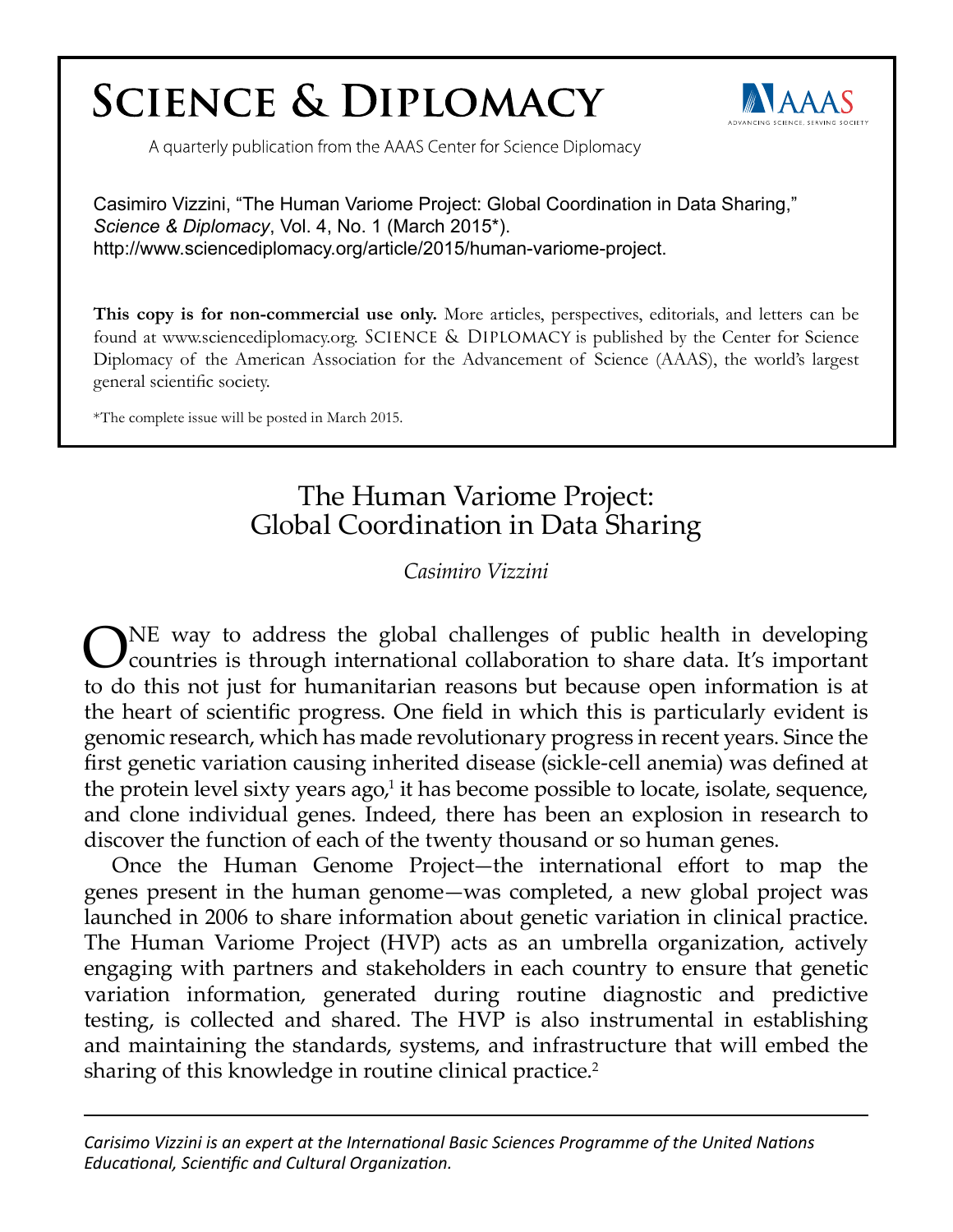The United Nations Educational, Scientific and Cultural Organization (UNESCO) serves as an important channel for the involvement of developing countries in the HVP, as it did during the Human Genome Project. One of the main goals of UNESCO is the development of international science that meets social needs in health, food, education, and other standards of living.

This goal has become increasingly relevant in the Post-2015 Development Agenda,<sup>3</sup> which aims to address these global challenges, including the burden of diseases on the performance and growth of many nations, particularly in developing countries where issues of public health are of major concern.<sup>4</sup> Formed at the end of World War II, UNESCO was one of numerous initiatives for international scientific cooperation undertaken by the nascent United Nations. These scientific cooperation initiatives were seen as diplomatic opportunities to promote collaborations among nations in hopes of fostering peace and development. The same sentiment is true today with the HVP, one of the latest efforts by UNESCO to promote collaboration.

### **The Variome and Data Sharing**

The term "variome" refers to the sum of all the genetic variations found in different populations of the same species. The variome of the various populations of *Homo sapiens sapiens* is remarkably similar from one continent to another, suggesting that our species has evolved over the past ten thousand years from a small original gene pool.

Current methods of data sharing from research are suboptimal because they are greatly distributed across different databases. Yet, thanks to this research, we now know which genes are directly involved in some five thousand diseases.<sup>5</sup> What we do not yet understand, specifically for these diseases, and more broadly for all human disease, are the exact genetic changes in each gene that affect function and the changes that can be tolerated by the human body.

In order to increase our understanding of this fundamental question of biology, more research will need to be conducted. Additionally, more needs to be done to better share our current understanding of the way the human genome works. Every day researchers and clinicians are required to make decisions about genetic variants discovered in their patients and what those variants mean for the patient's health and wellbeing. Without ready access to the sum total of human knowledge about the specific variants being investigated, from both research studies and prior clinical cases, there is no way for doctors to properly diagnose and manage patients based on their genetic makeup. The lack of availability of, and access to, genetic variation information is still an impediment to diagnosis and treatment.

#### **The Human Variome Project (HVP)**

The looming need to collect and share human genetic data and the problems surrounding this was seen as far back as 1994 by a group of geneticists,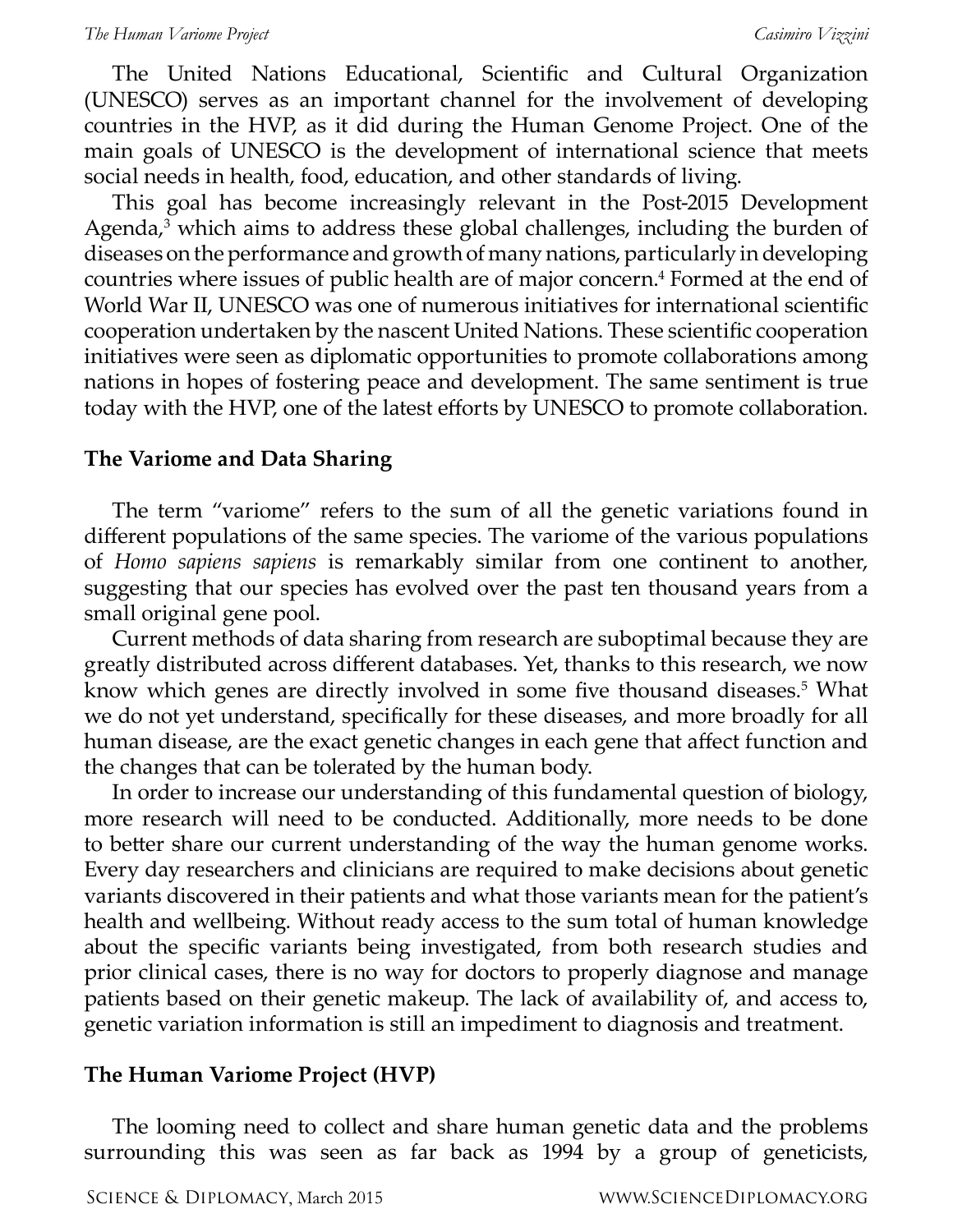bioinformaticians, and scientists who met and established the Mutation Database Initiative under the auspices of the Human Genome Organisation (HUGO-MDI). This marked the beginning of the evolutionary pathway that eventually became the HVP. The HUGO-MDI was founded to encourage the creation of new locusspecific databases; it was successful enough that a small, but highly active, community of database curators was brought together. This community organized themselves into the Human Genome Variation Society (HGVS) in 2001 and soon began publishing recommendations on how to improve the quality of efforts to create databases of genetic variations.

One landmark achievement was the formalization on the now globally accepted HGVS nomenclature for the naming and describing of sequence variations. Richard Cotton, a world-renowned specialist in genetic variation from the University of Melbourne, was fundamental in the establishment and development of both the HUGO-MDI and HGVS, and he led the organizations for many years.

The early successes of the HUGO-MDI and HGVS highlighted the enormous challenges that need to be overcome to achieve the complete collection of information on all genetic variations from all countries. Motivated by the knowledge that collaboration across disciplines and cultures would be the only way to ensure enough data could be pooled to produce better and cheaper results for patients with genetic diseases, Cotton convened the HVP in 2006. The meeting was held in Melbourne, Australia, with financial support from Tony Abbott (the current Australian prime minister was the health minister at the time) and the Victorian government. It brought together leading geneticists, diagnosticians, researchers, and bioinformaticians from thirty countries, as well as representatives of UNESCO, the World Health Organization, the Organisation for Economic Cooperation and Development, and the European Commission.

The project sparked the immediate interest of those present, but the participants realized that to expand its global reach the project would need a formal structure and commitment at the governmental level. This led to the founding in 2010 of the Human Variome Project International Limited, a nonprofit Australian public company. The nonprofit would centralize coordination of the project. This structure allowed UNESCO to establish official relations with the organization in 2011 and to approach governments to ascertain their interest in the project similar to the role UNESCO had fulfilled for the Human Genome Project in the late 1980s. Many governments, recognizing the benefits of global collaboration, reacted with enthusiasm to the potential of this new project in improving the diagnoses of diseases and patient care.

Unlike the Human Genetic Diversity Project, which is trying to work out the genetic differences among different ethnic populations, the HVP provides a central repository hub for genetic information with direct application to improving health. An editorial in *Nature Genetics*<sup>6</sup> describes the HVP as the successor to the Human Genome Project and pointed out the importance of this function: "much of the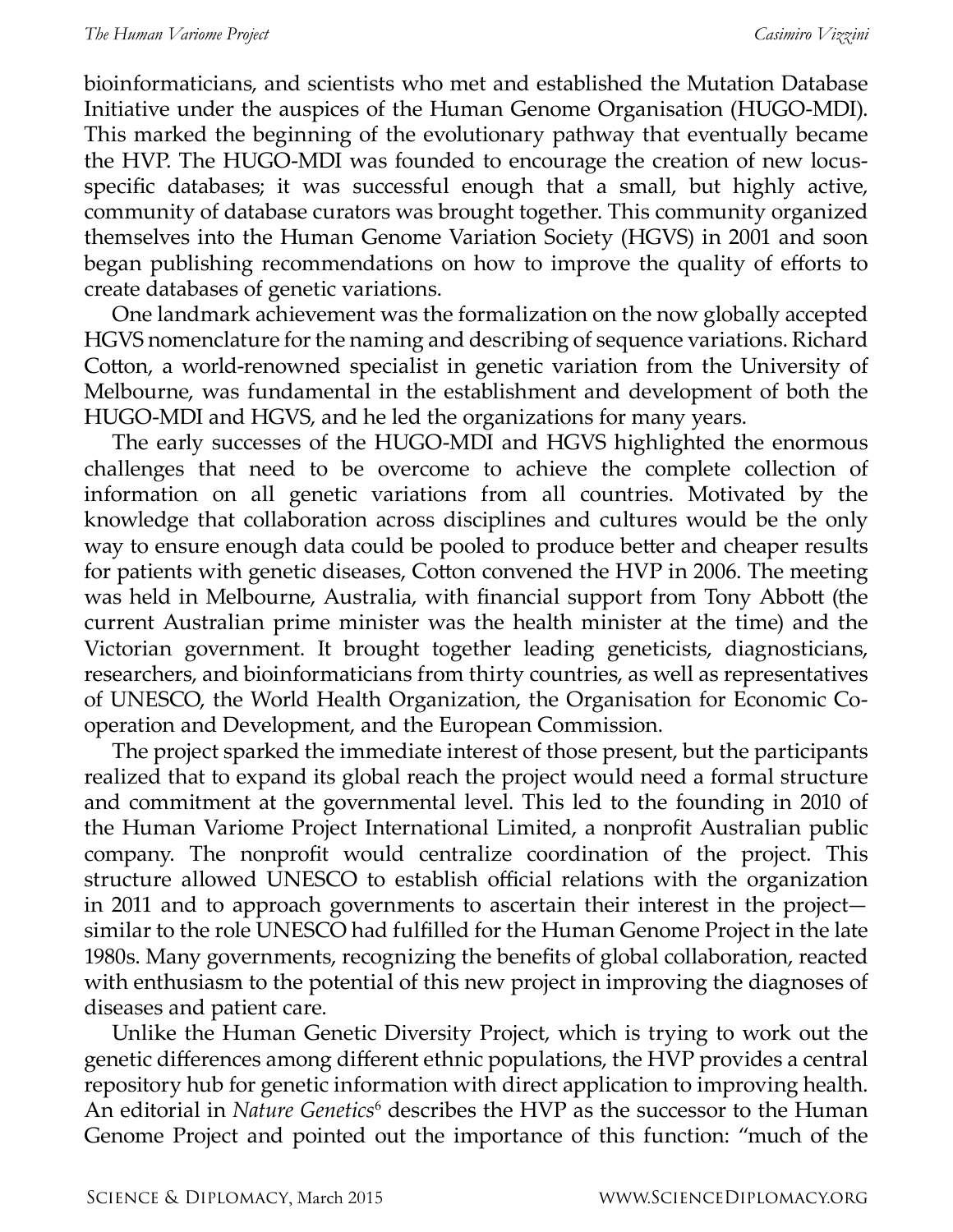necessary work is currently happening across the globe—but is just insufficiently coordinated."

The project aims to provide opportunities for training, education, and capacity building, especially in developing countries. The organization updates consortium members on its plans and progress through biennial meetings. At its fourth meeting in June 2012, hosted by UNESCO at its Paris headquarters in the framework of its International Basic Sciences Programme, the HVP's Project Roadmap to 2016 was presented.<sup>7</sup> Among its goals are the completion of high-quality gene- and disease-specific databases for at least three thousand genes by 2016 and a further five thousand genes, thus making it a total of eight thousand genes by 2022. The Project Roadmap also sets a target of forty countries—double the current total sharing information with these international databases by 2016.

Sharing of genetic and genomic data, particularly when they are linked to patient clinical data, is almost always subject to local laws, regulations, and professional codes of practice. This makes developing a single standard approach to data collection, storage, access, and transfer almost impossible. Since public health issues transcend both domestic and international policies to encourage greater adoption of data-sharing practices while retaining local control over data and their use, the HVP works with stakeholders within individual countries, including national health systems, ministries of health, and national societies of human genetics, to establish what it calls HVP Country Nodes. An HVP Country Node acts as a national focal point for genomic data-sharing activities and has a specific role in connecting all the laboratories in a country that provide genetic testing services. Each node is managed and financed locally by a committee or organization that represents a sufficient number of national stakeholder groups, and the node enjoys the backing or support of the country's human genetics society or similar professional body.

So far, nodes have been established in twenty countries: Australia, Austria, Belgium, China, Cyprus, the Czech Republic, Egypt, Italy, Kuwait, Malaysia, Mexico, Nepal, the Netherlands, Nigeria, the Republic of Korea, Spain, the United Kingdom, the United States, Venezuela, and Vietnam. The HVP Country Nodes do not operate in isolation. As part of an international consortium, they are active in HVP activities, participating in the development of HVP Standards and Guidelines and sharing their knowledge and experience with other HVP Country Nodes. Continuing membership of the HVP Consortium and recognition as an HVP Country Node is at all times subject to the HVP Code of Conduct.

An HVP Country Node consists of three components. One is a repository or linked network of databases where information on a genetic variation within a country is collected and stored. This repository enables the sharing of the information both nationally and internationally. The second is a governance structure that ensures that the work of the node is both sustainable in the long term and consistent with all relevant national and international ethical, legal, and social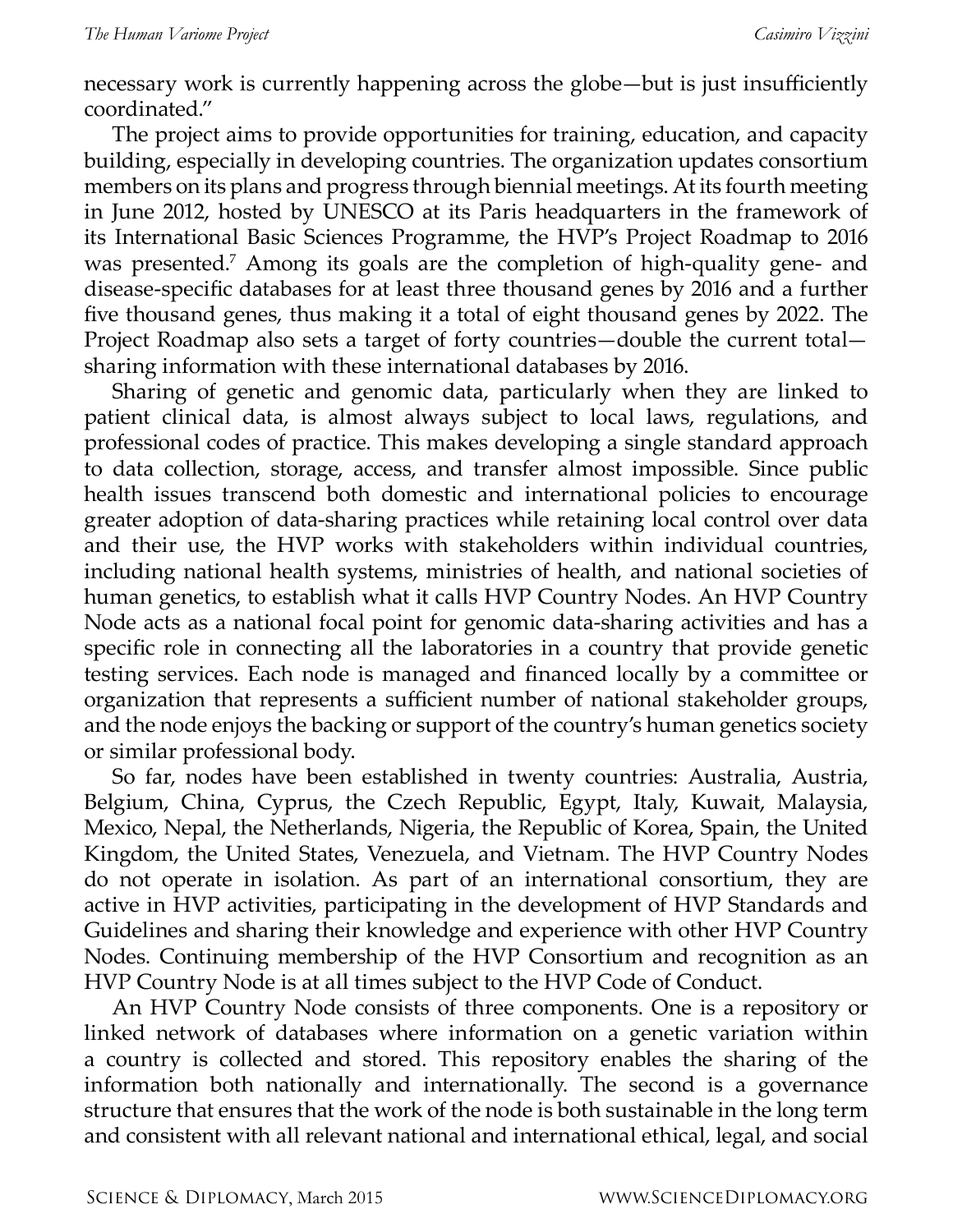requirements and considerations. The third is a set of policies and procedures that ensures that the repository is operated and maintained in a responsible and accountable manner that is consistent with both national standards and the HVP's Standards and Guidelines.

Action in the third component is driven within the consortium by interest groups that are formed around broad topical areas, such as ethics, phenotype, and pathogenicity. Consortium members are divided into working groups around very narrow topics to produce standards and specify the systems and infrastructure required to address particular issues. This process is overseen by the HVP's International Scientific Advisory Committee, which leads the HVP in matters of strategic scientific direction for current and future activities. The committee is also responsible for managing the development and publication of all HVP Standards and Guidelines, as well as the arbitration of the dispute resolution process. Voting members of the committee are elected by the two advisory councils; one is the representative body for gene- and disease-specific databases and the other for HVP Country Nodes. Nodes in certain regions can assume a supporting, coordinating, and developing role for neighboring countries to become Regional Nodes.

The overall activities and the international management of the HVP are facilitated by the small staff of the International Coordinating Office. It is organized in a manner that ensures that the core scientific focus of the project is maintained, while retaining the necessary commercial and organizational skills to manage the project.

### **New Partners, New Frontiers**

UNESCO is the only agency within the UN system that deals with fundamental science. Its unique combination of cultural and scientific interests makes it an ideal forum for interdisciplinary discussion and the promotion of understanding. By acting as a bridge among governments, governmental organizations, and nongovernmental agencies such as the HVP, UNESCO is able to facilitate effective international cooperation.

Through UNESCO, nations not currently involved in the HVP may gain access to it and ultimately make some contribution of their own. In its dealings with the HVP specifically, UNESCO provides a focal point for the exchange of data, technology, and samples relevant to genomic research and also for debate among scientists from different disciplines or from widely separated countries.

UNESCO's creation of the International Bioethics Committee, a body committed to ensuring respect for human dignity and freedom in the field of life sciences and its applications, with special attention to patient confidentiality, confers to the organization the legitimacy to work in such a sensitive field as the collection of genetic data. In working under UNESCO's umbrella, the HVP consequently is in compliance with the Universal Declaration on the Human Genome and Human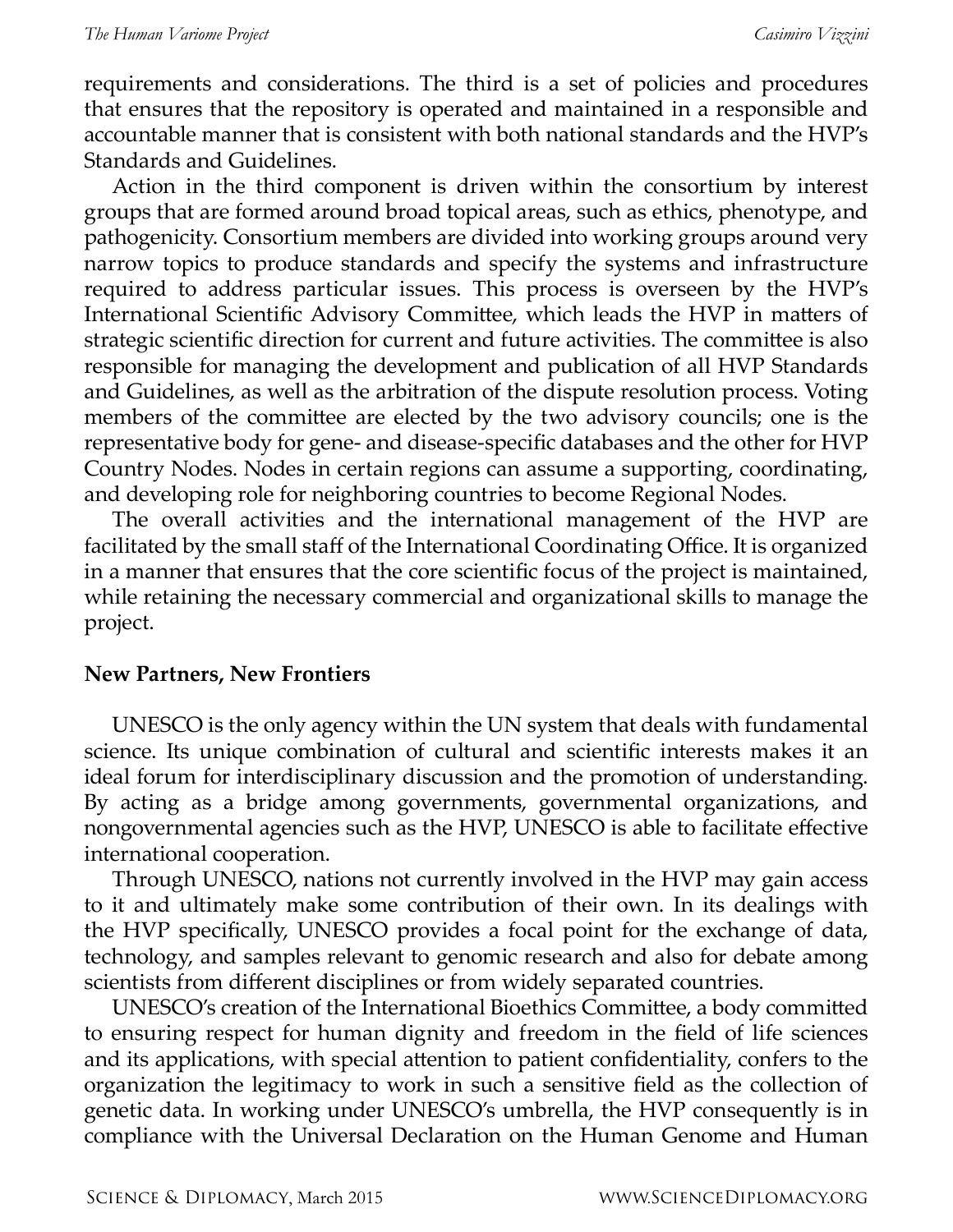Rights,<sup>8</sup> the International Declaration on Human Genetic Data,<sup>9</sup> and the Universal Declaration on Bioethics and Human Rights.<sup>10</sup>

A tremendous step forward for the project took place in 2013 with the establishment of the HVP South East Asian Node. It represented significant recognition by Malaysian authorities that genetic and genomic healthcare is an important part of a well-developed health system, and it flagged their serious engagement with initiatives to provide these services to their citizens, as well as working closely within the region to address common challenges.

The launch of the HVP South East Asian Node was officiated by Tan Sri Muhyiddin Bin Yassin, Malaysia's deputy prime minister and minister for education, and Omar Osman, vice chancellor of Universiti Sains Malaysia. The node will assist Brunei, Malaysia, Singapore, Thailand, and Vietnam in their national efforts to share information on genetic variations in Southeast Asian populations among associated states and the rest of the world.

Nodes also are being developed in Portugal (by the Pediatric Hospital of Coimbra) and Brazil (by the University of São Paulo). UNESCO is working with both institutions to develop the HVP through the Community of Portuguese Language Countries formed by Angola, Brazil, Cape Verde, East Timor, Equatorial Guinea, Guinea-Bissau, Mozambique, Portugal, and São Tomé and Príncipe (known by its Portuguese acronym, CPLP, for Comunidade dos Países de Língua Portuguesa). The basic idea is to use the soft power of a common language as a diplomatic instrument to exchange science and technology across continents, fostering North-South and South-South cooperation. Recently, the Eduardo Mondlane University in Maputo, Mozambique, started discussions with UNESCO and the HVP to establish a country node.

The fifth biennial meeting of the HVP Consortium highlighted the diverse range of human genomics research projects being undertaken by African institutions and researchers involved in the Human Heredity and Health in Africa (H3Africa) initiative.

The projects presented ran the gamut of human genomics research from identifying the genetic variants involved in the development of diseases primarily affecting individuals of African descent to investigating the underlying genomic components of susceptibility to infectious diseases such as trypanosomiasis, or sleeping sickness. Researchers also reported on the development of a continentspanning bioinformatics capability and a network of state-of-the-art biorepositories.

The Nigerian Country Node focal point, from the National Biotechnology Development Agency in Abuja, asserted that Africa now has the capacity to support the research that needs to be done and African scientists should be able to collaborate globally from Africa rather than subjecting the continent to further brain drain. He emphasized that the continent is now a fertile environment for science and technology development.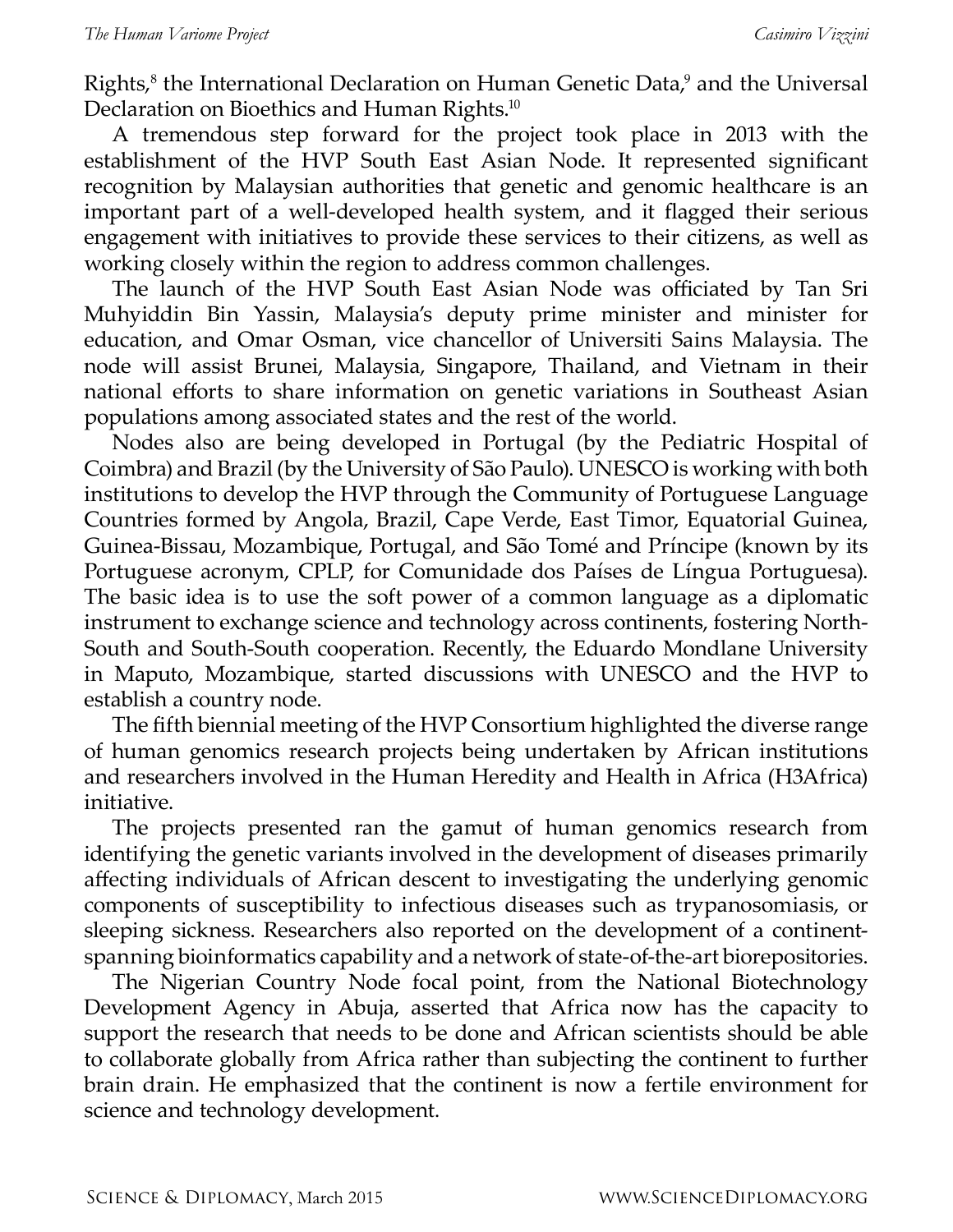Challenges persist in the effort to expand the HVP in Africa, the Middle East, Asia, and Latin America, regions that need to be better represented in the HVP Consortium. Furthermore, HVP Standards and Guidelines for mutation detection methods, data collection, data curation, variation nomenclature, and genetic counseling must be applied in all the countries that join the consortium. That will mean ensuring that the infrastructure and working methods of the institutions in each of the countries that sets up a country (or regional) node would be of a level that complies with what is required in order to apply the standards and guidelines of the HVP.

There also is a need to dissipate any hesitation some scientists in the developed world may have regarding the social and political stability of countries in the developing world by familiarizing them with local conditions there.

To achieve both aims, exploratory missions have been held on-site by delegations consisting of UNESCO staff and members of the HVP's International Coordinating Office. Their goal is to establish preliminary contacts with local institutions and to discuss and negotiate the kind of interventions required *in loco*.

An accurate analysis of existing infrastructure and facilities and an open dialogue among scientists, both local and international, and local authorities has been key toward building confidence among all the stakeholders. Creating effective person-to-person communication centered on the exchange of information, ideas, and perspectives has made it possible to promote training and empowerment in developing countries and to establish a much more realistic picture of the local situation. In the process, some biased ideas, often based on misleading knowledge, have been eradicated.

Separately, national and regional issues needed to be addressed. National differences among the internal organizations of the scientific community have made a big difference in identifying the leading research group. Paradoxically, it is proving easier to proceed in countries that lack a national association of human genetics. In those countries, direct contact between permanent delegations and national commissions to UNESCO and central authorities, such as ministries of science and technology or national research institutions, typically leads to intervention at a national level that swiftly identifies an HVP focal point.

By contrast, in countries that have a national human genetics society, existing rivalries between different institutions have hindered the identification of a single national focal point. In those instances, after consultation with the central organization of the national society, missions to participate at the annual congress of the local association have been organized. UNESCO representatives presented the project to the governing body and led a process to reach consensus through participative meetings that included all the major national stakeholders in the field of human genetics. Conducting these collegial consultations has proved to be a successful strategy for UNESCO.